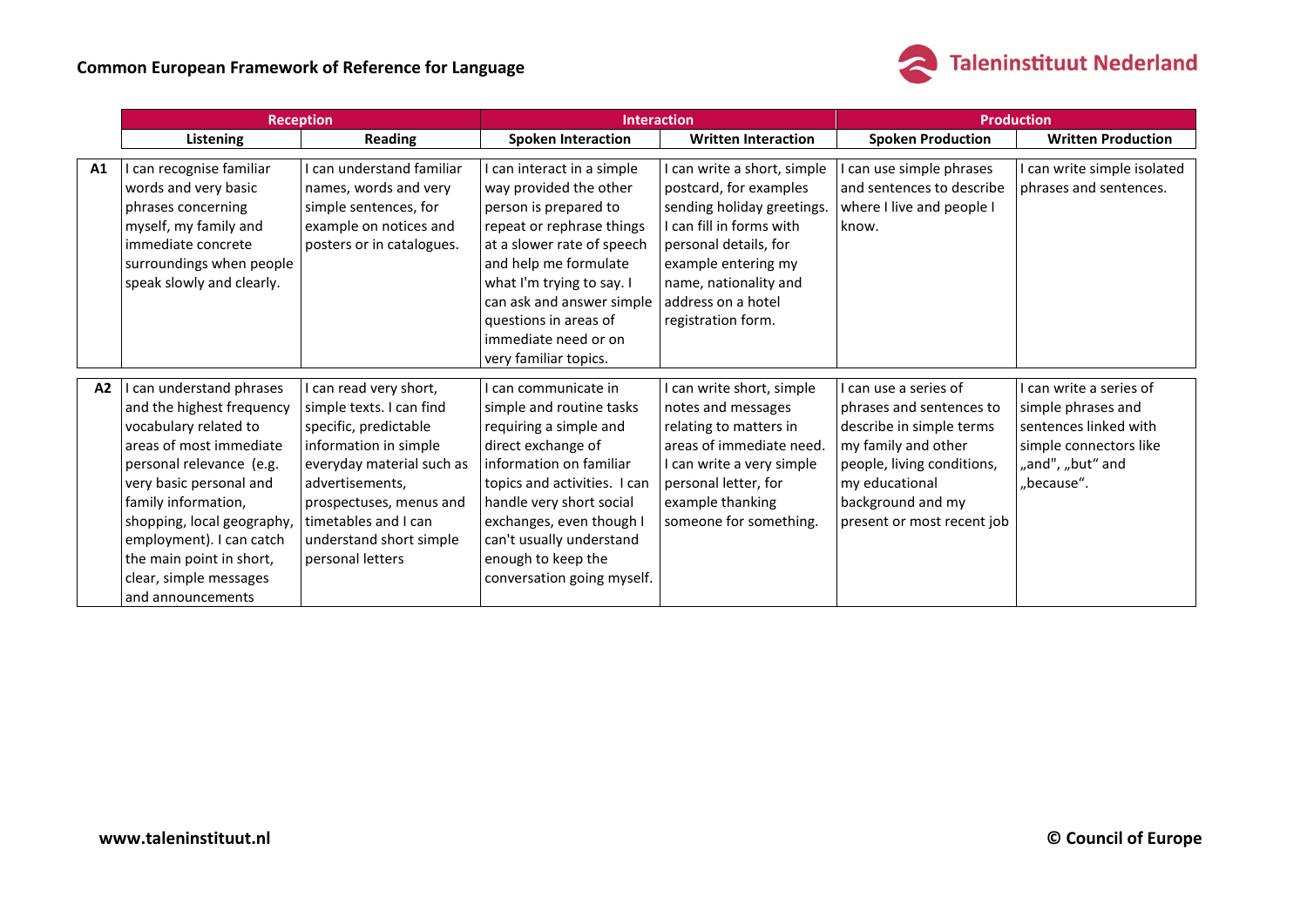

|           | <b>Reception</b>                                                                                                                                                                                                                                                                      |                                                                                                                                                                                                     | <b>Interaction</b>                                                                                                                                                                                                                                           |                                                                                                | <b>Production</b>                                                                                                                                                                                                                           |                                                                                                                                                                                                                                             |
|-----------|---------------------------------------------------------------------------------------------------------------------------------------------------------------------------------------------------------------------------------------------------------------------------------------|-----------------------------------------------------------------------------------------------------------------------------------------------------------------------------------------------------|--------------------------------------------------------------------------------------------------------------------------------------------------------------------------------------------------------------------------------------------------------------|------------------------------------------------------------------------------------------------|---------------------------------------------------------------------------------------------------------------------------------------------------------------------------------------------------------------------------------------------|---------------------------------------------------------------------------------------------------------------------------------------------------------------------------------------------------------------------------------------------|
|           | Listening                                                                                                                                                                                                                                                                             | <b>Reading</b>                                                                                                                                                                                      | <b>Spoken Interaction</b>                                                                                                                                                                                                                                    | <b>Written Interaction</b>                                                                     | <b>Spoken Production</b>                                                                                                                                                                                                                    | <b>Written Production</b>                                                                                                                                                                                                                   |
| <b>B1</b> | can understand the main<br>points of clear standard<br>speech on familiar matters<br>regularly encountered in<br>work, school, leisure, etc.<br>can understand the main<br>point of many radio or TV                                                                                  | can understand texts that<br>consist mainly of high<br>frequency everyday or job-<br>related language. I can<br>understand the description<br>of events, feelings and<br>wishes in personal letters | I can deal with most<br>situations likely to arise<br>whilst travelling in an area<br>where the language is<br>spoken. I can enter<br>unprepared into<br>conversation on topics that                                                                         | I can write personal<br>letters describing<br>experiences and<br>impressions.                  | I can connect phrases in a<br>simple way in order to<br>describe experiences and<br>events, my dreams, hopes<br>& ambitions. I can briefly<br>give reasons and<br>explanations for opinions                                                 | I can write straightforward<br>connected text on topics,<br>which are familiar, or of<br>personal interest.                                                                                                                                 |
|           | programmes on current<br>affairs or topics of<br>personal or professional<br>interest when the delivery<br>is relatively slow and clear.                                                                                                                                              |                                                                                                                                                                                                     | are familiar, of personal<br>interest or pertinent to<br>everyday life (e.g. family,<br>hobbies, work, travel and<br>current events).                                                                                                                        |                                                                                                | and plans. I can narrate a<br>story or relate the plot of a<br>book or film and describe<br>my reactions.                                                                                                                                   |                                                                                                                                                                                                                                             |
| <b>B2</b> | can understand extended<br>speech and lectures and<br>follow even complex lines<br>of argument provided the<br>topic is reasonably<br>familiar. I can understand<br>most TV news and current<br>affairs programmes. I can<br>understand the majority of<br>films in standard dialect. | can read articles and<br>reports concerned with<br>contemporary problems in<br>which the writers adopt<br>particular stances or<br>viewpoints. I can<br>understand contemporary<br>literary prose.  | I can interact with a<br>degree of fluency and<br>spontaneity that makes<br>regular interaction with<br>native speakers quite<br>possible. I can take an<br>active part in discussion in<br>familiar contexts,<br>accounting for and<br>sustaining my views. | I can write letters<br>highlighting the personal<br>significance of events and<br>experiences. | I can present clear,<br>detailed descriptions on a<br>wide range of subjects<br>related to my field of<br>interest. I can explain a<br>viewpoint on a topical<br>issue giving the<br>advantages and<br>disadvantages of various<br>options. | I can write clear, detailed<br>text on a wide range of<br>subjects related to my<br>interests. I can write an<br>essay or report, passing on<br>information or giving<br>reasons in support of or<br>against a particular point<br>of view. |